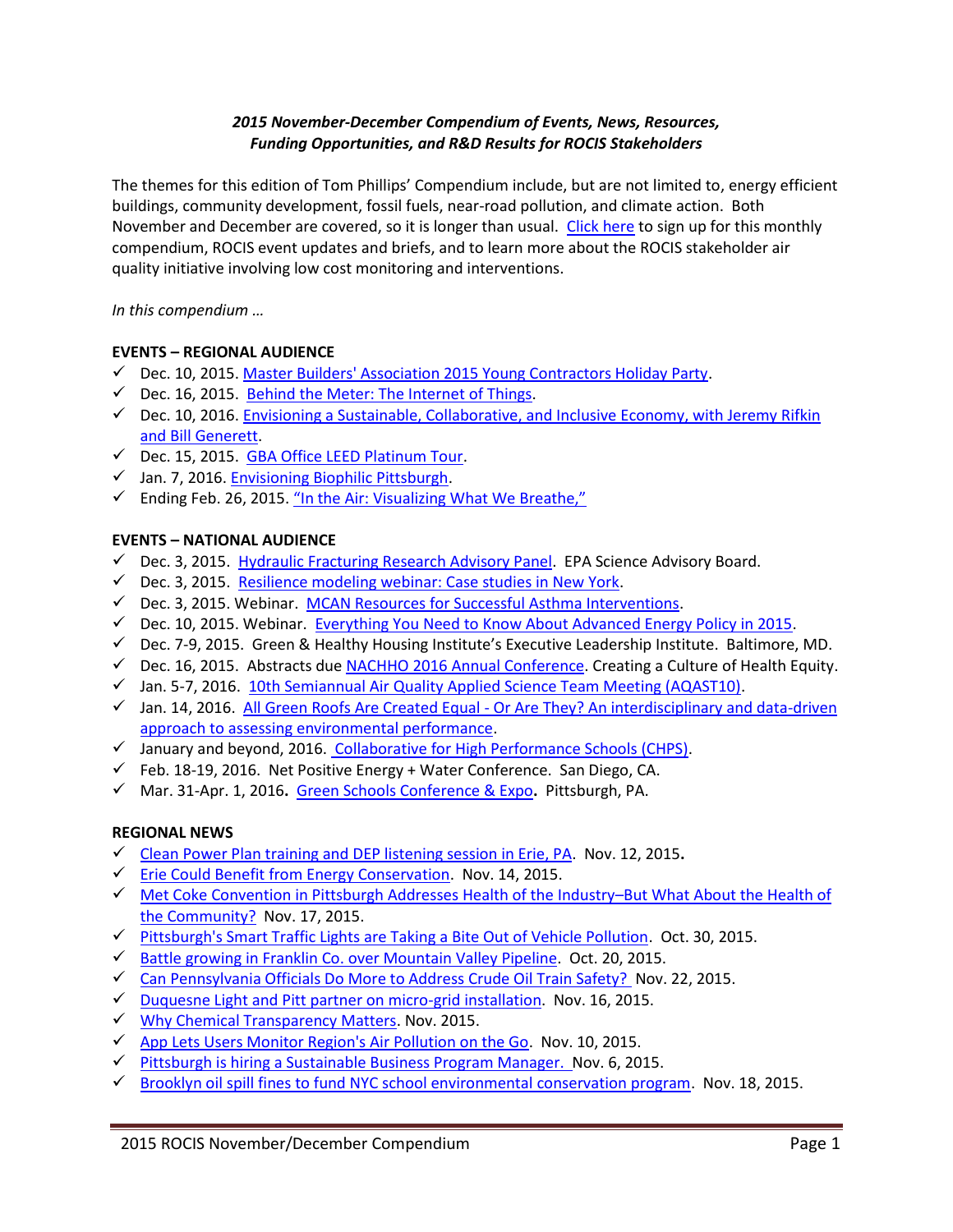# **OTHER NEWS**

GREEN BUILDINGS

- $\checkmark$  [Resilient Design Pilot Credits Added to LEED.](https://www2.buildinggreen.com/article/resilient-design-pilot-credits-added-leed) Dec. 2015.
- $\checkmark$  [California Climate Action Scoping Plan Update.](http://www.arb.ca.gov/board/books/2015/111915/15-9-5pres.pdf) Nov. 19, 2015.
- $\checkmark$  [Buildings Day a first at UN Climate Talks.](http://www.gbpn.org/china/newsroom/event-buildings-day-be-held-cop21-paris) Nov. 27, 2015.
- $\checkmark$  [Building Industry Has "Volkswagen" Moment Every Day](http://www.gbpn.org/our-blog/building-sector%E2%80%99s-continuous-%E2%80%98volkswagen%E2%80%99-moment). Oct. 14, 2015.
- $\checkmark$  [Sustainability in buildings makes for a better investment.](http://m.propertyweek.com/in-depth/analysis-features/sustainability-in-buildings-makes-for-a-better-investment/5077368.article) Oct. 23, 2015.
- $\checkmark$  [Green office environments linked with higher cognitive function scores.](http://www.sciencedaily.com/releases/2015/10/151026171409.htm) Oct. 26, 2015.
- $\checkmark$  [Between Extremes: Health Effects of Heat and Cold.](http://ehp.niehs.nih.gov/123-A275/) Nov. 2015.

## FOSSIL FUELS

- $\checkmark$  [Fossil fuels, climate, and why we won't just burn it all](http://hammerandhand.com/field-notes/fossil-fuels-climate-and-why-we-wont-just-burn-it-all/?mc_cid=d16ed2105d&mc_eid=ab9858fd20). Oct. 21, 2015.
- [Corporate and Financial World Reaches Tipping Point in Climate Action?](http://www.greenbiz.com/article/tipping-point-business-action-moves-past-climate-list) Nov. 11, 2015.
- $\checkmark$  [Unions from 12 Countries Call for a Global Moratorium on Fracking.](http://unionsforenergydemocracy.org/unions-from-12-countries-call-for-a-global-moratorium-on-fracking/) Nov. 11, 2015.
- $\checkmark$  [EPA Report on Fracking's Potential Groundwater Impacts is Found Lacking](http://cleanwateraction.org/publication/statement-us-epa-sab-panel-review-draft-potential-impacts-hydraulic-fracturing-oil-and-g). Oct. 28, 2015.
- $\checkmark$  [Fracking Gag Rules Threaten Public Health.](http://switchboard.nrdc.org/blogs/mrotkinellman/toxic_secrets_new_report_shows_3.html) Oct. 14, 2015.
- $\checkmark$  [Unions and community unite to halt plans to build coal export terminal in Oakland, California.](http://unionsforenergydemocracy.org/unprecedented-unions-and-community-unite-to-halt-plans-to-build-coal-export-terminal-in-oakland-california/) Oct. 9, 2015.
- [Enormous Northwest refineries would feed China exclusively.](http://www.eenews.net/stories/1060028071) Nov. 17, 2015.
- $\checkmark$  [Natural gas leak sickens San Fernando Valley residents, could take months to fix.](http://www.latimes.com/local/california/la-me-1121-gas-leak-20151121-story.html) Nov. 20. 2015.
- $\checkmark$  [Duke symposium addresses toxicity of energy production.](http://www.niehs.nih.gov/news/newsletter/2015/12/spotlight-power/index.htm) Dec. 2015.
- POLLUTION PREVENTION AND PUBLIC HEALTH
- $\checkmark$  [The Rise of the Non-Toxic Buyer: Six Case Studies on Safer Chemistry.](http://www.greenbiz.com/article/rise-non-toxic-buyer-6-case-studies-safer-chemistry) Nov. 12, 2015.
- [Learning Collaborative Grants for Urban Health Departments.](http://www.phi.org/news-events/838/phis-center-for-climate-change-and-health-announces-learning-collaborative-for-urban-health-departments?utm_source=PHI+Newsletter&utm_campaign=72b0c57b73-Nov_2015_external_newsletter&utm_medium=email&utm_term=0_14767b3be6-72b0c57b73-23389233) Oct. 27, 2015.
- [EPA's SmartWay Honor](http://yosemite.epa.gov/opa/admpress.nsf/bd4379a92ceceeac8525735900400c27/c67bb07fbf81d12785257edd00626381%21OpenDocument) Green Leaders in the Freight Industry**.** Oct. 13, 2015.
- $\checkmark$  [New National Plan to Prevent Lung Cancer Deaths Due to Radon Exposure.](http://yosemite.epa.gov/opa/admpress.nsf/bd4379a92ceceeac8525735900400c27/ed446d1cb1bed80685257ef90055f556%21OpenDocument) Nov. 10. 2015.
- $\checkmark$  [EPA Awards Environmental Education Grants in 24 States, Puerto Rico, D.C.](http://yosemite.epa.gov/opa/admpress.nsf/bd4379a92ceceeac8525735900400c27/814b99dbeee69f2085257ef90059624e%21OpenDocument) Nov. 13, 2015.
- [HUD and Surgeon General Propose Smoking Ban in Public Housing.](https://www.washingtonpost.com/news/federal-eye/wp/2015/11/12/hud-proposes-smoking-ban-in-public-housing-citing-dangers-of-secondhand-smoke/) Nov. 12, 2015. **Public comments are due Jan. 19, 2016**.
- $\checkmark$  [EPA and NIEHS highlight children's environmental health programs](http://www.niehs.nih.gov/news/newsletter/2015/12/spotlight-children/index.htm). Dec. 2015.
- $\checkmark$  [Innovative research and collaboration at Superfund Annual Meeting.](http://www.niehs.nih.gov/news/newsletter/2015/12/spotlight-srp/index.htm) Dec. 2015.
- **SENSORS**
- $\checkmark$  [EPA, Google and Aclima discuss partnership for planetary health.](http://aclima.io/blog/posts/aclima-google-and-the-epa-discuss-their-partnership-for-planetary-health/) Nov. 18, 2015.
- $\checkmark$  NIH awards ~\$144 million for new tools and environmental exposure measures for child health and [development.](http://www.nih.gov/news-events/news-releases/nih-awards-144-million-research-environmental-influences-child-health-development) Sept. 28, 2015.

### **RESOURCES**

IEQ

- $\checkmark$  [Best Practices for Reducing Near-Road Air Pollution Exposure at Schools.](http://epaschools-stage.icfwebservices.com/guidelinestools/best-practices.html) Nov. 2015.
- $\checkmark$  [Asthma Environmental Intervention Guide for School-Based Health Centers.](http://scgcorp.us11.list-manage.com/track/click?u=3e74a2e826c353dfd8c723807&id=ffc4182ac7&e=4ff2f19cc5) Aug. 2015.
- Don't Mess with Mercury [A mercury spill prevention initiative for schools](http://www.atsdr.cdc.gov/dontmesswithmercury/index.html)**.** 2015.
- [Drinking Water at Schools and Child Care Facilities.](http://www2.epa.gov/dwreginfo/drinking-water-schools-and-child-care-facilities) EPA, 2015.
- $\checkmark$  [Summit on Safe Drinking Water From Wells.](http://www.niehs.nih.gov/news/newsletter/2015/12/spotlight-water/index.htm) NIEHS, Dec. 2015.
- $\checkmark$  [Integrated Pest Management Training.](http://www.stoppests.org/about-us/participating-housing-providers/)
- COMMUNITY DEVELOPMENT AND URBAN PLANNING
- $\checkmark$  Making the Case for Linking Health and Community Development to Build Stronger, Healthier [Communities.](file:///C:/Users/lwigington/Documents/00_TPF_Outdoor%20Pollutants/2015%20Email%20Blasts/Making%20the%20Case%20summarizes%20recent%20research%20and%20policy,%20provides%20an%20array%20of%20promising%20current%20and%20recent%20examples%20of%20collaborative%20initiatives,%20and%20explores%20barriers%20to%20such%20efforts%20as%20well%20as%20lessons%20learned%20about%20how%20to%20overcome%20them.) Nov. 23, 2015.
- $\checkmark$  Two Degrees  $-$  The Built Environment and Our Changing Climate A Practitioner's Perspective on the [Research Agenda.](http://eetd.lbl.gov/video/60117/eta-distinguished-lecture-two-degrees-) July 2015.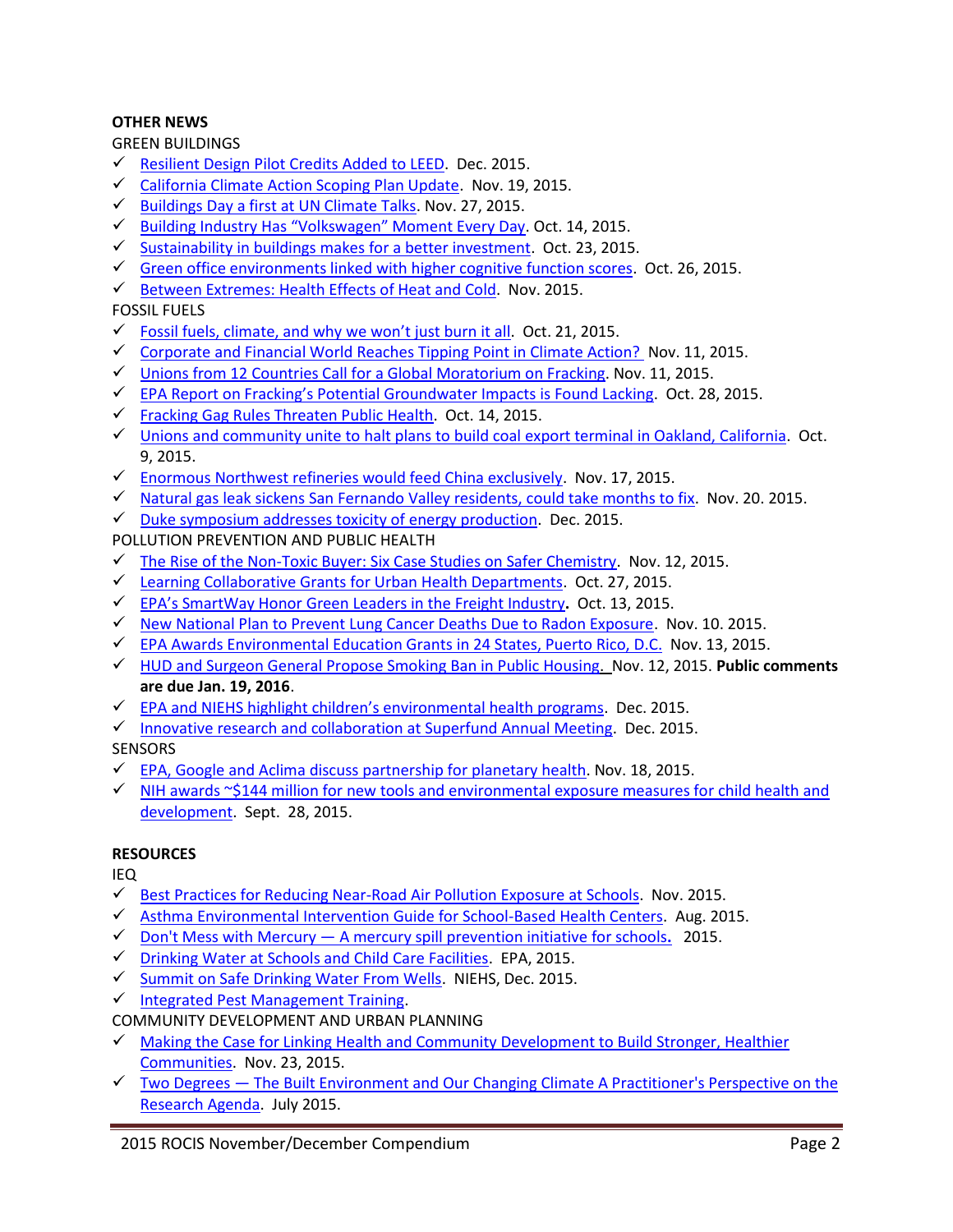# **RESOURCES** COMMUNITY DEVELOPMENT AND URBAN PLANNING (Continued)

- $\checkmark$  [Sustainable Housing Research in Canada 2015.](http://www1.webcastcanada.ca/nhrc-cnrl/agenda-eng.pdf) Nov. 24, 2015
- $\checkmark$  [Community Inspired Housing in Canada.](http://www.loeuf.com/wp-content/uploads/2014/09/CommunityHousingCanada-lowres.pdf) 2015.
- $\checkmark$  [Multifamily Retrofit Demonstration and Marketing.](http://www.beem-up.eu/index.php)
- $\checkmark$  [Metrics for Healthy Communities.](http://metricsforhealthycommunities.org/)
- $\checkmark$  [Health Equity and Social Justice.](http://naccho.org/topics/justice/)

# AIR QUALITY AND HEALTH MONITORING

- ← [Health Diary Guidelines,](http://www.environmentalhealthproject.org/health/health-diary/) [Medical Tool Kit,](http://www.environmentalhealthproject.org/resources/medical-resources/) and [Fact Sheets.](http://www.environmentalhealthproject.org/resources/handouts-and-factsheets/) Southwest Pennsylvania Environmental Health Project (EHP).
- $\checkmark$  [Protocol for Speck Air Monitoring.](http://www.environmentalhealthproject.org/wp-content/uploads/2015/06/Protocol-for-Speck-monitoring.pdf)
- $\checkmark$  [Protocol for Comparing PM2.5 monitoring results to the USEPA Air Quality Index.](http://www.environmentalhealthproject.org/wp-content/uploads/2015/07/AQI-protocol-doc.7.24.2015.pdf)
- [Citizen Science 2015.](https://citizenscienceassociation.files.wordpress.com/2015/02/program-cs2015-day12-8feb15.pdf)

# **FUNDING OPPORTUNITIES**

- $\checkmark$  [California Energy Commission: Environmental and Public Health Impacts of Climate Change.](http://www.energy.ca.gov/contracts/GFO-15-309/) Due Dec. 18, 2015.
- $\checkmark$  [Northeast Integrated Pest Management \(IPM\) Center:](http://www.northeastipm.org/grant-programs/ipm-center-grants/ipm-partnership-grants/) Due Jan. 1, 2016.
- $\checkmark$  [NIH: Personalized Strategies to Manage Symptoms of Chronic Illness.](http://click.icptrack.com/icp/relay.php?r=51461836&msgid=629353&act=YX97&c=575009&destination=http%3A%2F%2Fwww.rampasthma.org%2Farchives%2F13624) Due Jan. 16, 2016.
- $\checkmark$  [The West Penn Power Sustainable Energy Fund:](http://wppsef.org/) Due Jan 21, 2016.
- $\checkmark$  [CalEPA: \\$1 Million to Support Vulnerable Communities.](http://www.rampasthma.org/archives/13626) Due Jan. 22, 2016
- $\checkmark$  [EPA: Environmental Justice Collaborative Problem-Solving Grants.](http://www.grants.gov/web/grants/search-grants.html?keywords=EPA-OECA-OEJ-16-01) Due Feb 12, 2016
- [Keystone Energy Efficiency Alliance: Energy Efficiency Award for K-12 Schools in PA.](http://energywisepa.org/schools-award) Due Mar. 4, 2016

# **RESEARCH AND DEMONSTRATION (Not repeated below)**

IEQ

- $\checkmark$  Spengler et al., 2015. Associations of Cognitive Function Scores with Carbon Dioxide, Ventilation, [and Volatile Organic Compound Exposures in Office Workers: A Controlled Exposure Study of Green](http://ehp.niehs.nih.gov/15-10037/)  [and Conventional Office](http://ehp.niehs.nih.gov/15-10037/) Environments.
- $\checkmark$  Carillo et al., 2015. Home-Based Educational Intervention Improves Asthma Among Hispanic [Children.](http://www.liebertpub.com/global/pressrelease/home-based-educational-intervention-improves-asthma-among-hispanic-children/1761/) Free download until Dec. 10.
- $\checkmark$  Joie et al, 2015. The IVAIRE project a randomized controlled study of the impact of ventilation on [indoor air quality and the respiratory symptoms of asthmatic children in single family homes.](http://onlinelibrary.wiley.com/doi/10.1111/ina.12181/abstract?campaign=woletoc)
- $\checkmark$  Howieson et al., 2014. Building tight–ventilating right? How are new air tightness standards affecting [indoor air quality in dwellings?](http://bse.sagepub.com/content/35/5/475)
- $\checkmark$  Phillips et al., 2011. Ageing and Airtightness [How Dwelling Air Permeability Changes Over Time.](http://www.nhbcfoundation.org/Publications/Primary-Research/Ageing-and-airtightness-NF24)
- $\checkmark$  BRE, 2012. [The Effect That Increasing Air-Tightness May Have on Air Quality Within Buildings.](http://www.gov.scot/Resource/0040/00402329.pdf)
- $\checkmark$  Du et al., 2015. [Air exchange rates and migration of VOCs in basements and residences.](http://onlinelibrary.wiley.com/doi/10.1111/ina.12178/full)
- $\checkmark$  Angelon-Gaetz et al., 2015. The effects of building-related factors on classroom relative humidity [among North Carolina schools participating in the 'Free to Breathe, Free to Teach' study](http://onlinelibrary.wiley.com/doi/10.1111/ina.12176/full).
- $\checkmark$  Hospodsky et al., 2015. Characterizing airborne fungal and bacterial concentrations and emission [rates in six occupied children's classrooms.](http://onlinelibrary.wiley.com/doi/10.1111/ina.12172/full)
- $\checkmark$  Verriele et al., 2015. The MERMAID study: indoor and outdoor average pollutant concentrations in [10 low-energy school buildings in France.](http://onlinelibrary.wiley.com/doi/10.1111/ina.12258/full)
- $\checkmark$  Strom-Tejsen et al., 2015. [The effects of bedroom air quality on sleep and next-day performance.](http://onlinelibrary.wiley.com/doi/10.1111/ina.12254/full)
- $\checkmark$  Wahlen et al., 2015. Protein profiles of nasal lavage fluid from individuals with work-related upper [airway symptoms associated with moldy and damp buildings.](http://onlinelibrary.wiley.com/doi/10.1111/ina.12257/full)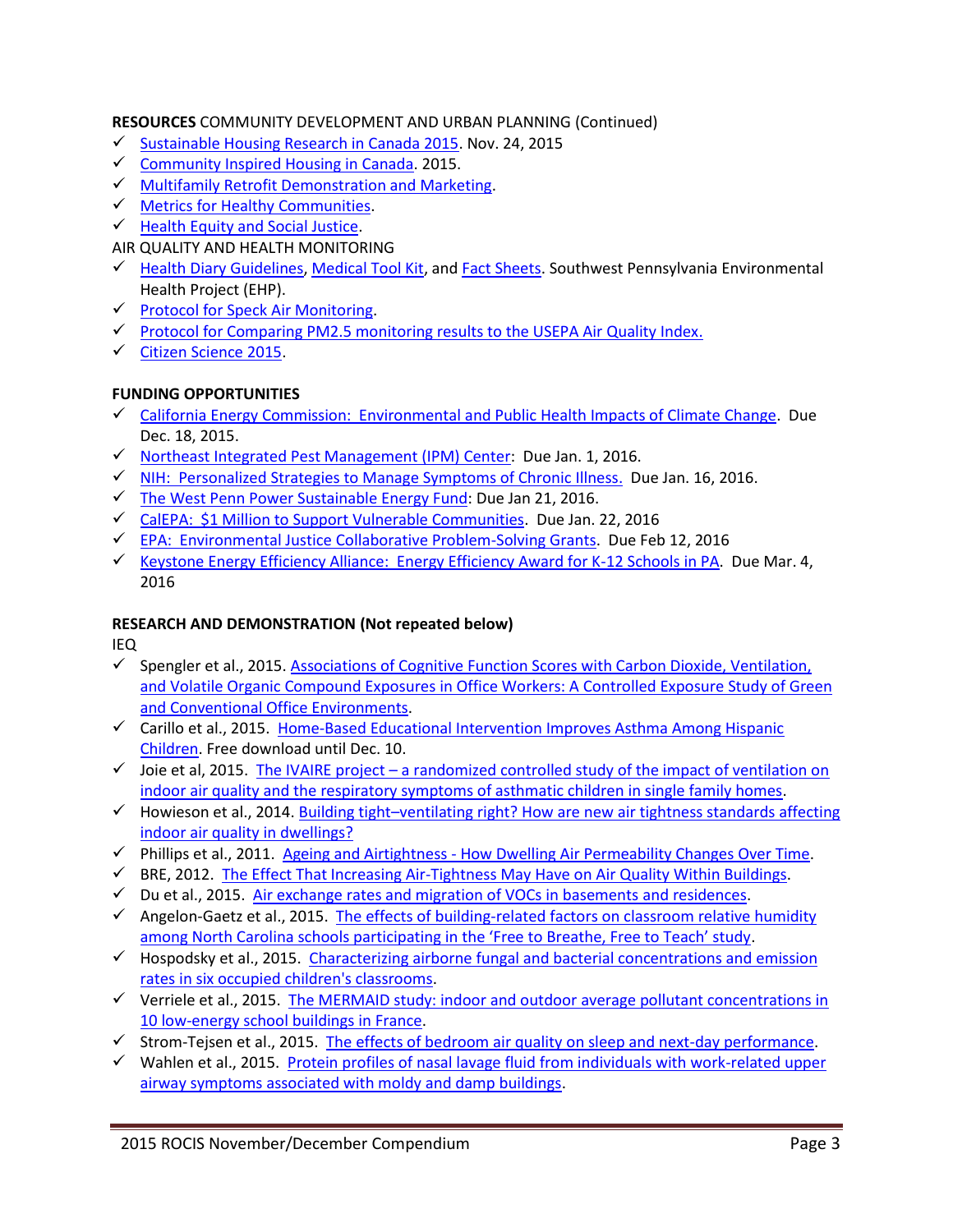## **RESEARCH AND DEMONSTRATION (Not repeated below)** IEQ (Continued)

- $\checkmark$  Dooling et al., 2015. [Active Bacterial Core Surveillance for Legionellosis](http://www.cdc.gov/mmwr/preview/mmwrhtml/mm6442a2.htm?s_cid=mm6442a2_e)  $-$  US, 2011–2013.
- $\checkmark$  Carlin et al., 2015. Arsenic and Environmental Health: State of the Science and Future Research [Opportunities.](http://ehp.niehs.nih.gov/15-10209/)
- $\checkmark$  Yang and Waring, 2015. [Secondary organic aerosol formation initiated by α](http://onlinelibrary.wiley.com/doi/10.1111/ina.12271/abstract?campaign=wolacceptedarticle)-terpineol ozonolysis in [indoor](http://onlinelibrary.wiley.com/doi/10.1111/ina.12271/abstract?campaign=wolacceptedarticle) air.
- $\checkmark$  Wu et al., 2015. A simple method to measure the gas-phase SVOC concentration adjacent to a [material surface](http://onlinelibrary.wiley.com/doi/10.1111/ina.12270/abstract?campaign=wolacceptedarticle)
- $\checkmark$  Liu et al., 2015. Contribution of human-related sources to indoor volatile organic compounds in a [university classroom](http://onlinelibrary.wiley.com/doi/10.1111/ina.12272/abstract?campaign=wolacceptedarticle)
- Khurshid et al., 2015. [Particulate Reactive Oxygen Species on Total Suspended Particles](http://onlinelibrary.wiley.com/doi/10.1111/ina.12269/abstract?campaign=wolacceptedarticle)  [Measurements in Residences in Austin, Texas](http://onlinelibrary.wiley.com/doi/10.1111/ina.12269/abstract?campaign=wolacceptedarticle)

CLIMATE CHANGE

- $\checkmark$  Bradford et al., 2015. A Heat Vulnerability Index and Adaptation Solutions for Pittsburgh, [Pennsylvania.](http://www.ncbi.nlm.nih.gov/pubmed/26333158)
- $\checkmark$  Westervelt et al., 2015. Radiative forcing and climate response to projected 21st century aerosol [decreases \(Open Access\).](http://www.atmos-chem-phys.net/15/12681/2015/acp-15-12681-2015.pdf)
- BE-Exchange, 2015. [Retrofitting Affordability: Evaluating NYC's Multifamily Energy Use Data for](http://be-exchange.org/resources/project/49)  [Savings Opportunities.](http://be-exchange.org/resources/project/49)

FOSSIL FUEL POLLUTION

 $\checkmark$  Torres et al., 2016. A review on risk assessment techniques for hydraulic fracturing water and [produced water management implemented in onshore unconventional oil and gas production.](http://www.ncbi.nlm.nih.gov/pubmed/26386446)

VEGETATION AND NEAR ROAD POLLUTION

- Paulson, Baldauf, Zhang, et al. June 2015. [Educational Conference on the Use of Vegetation as Near-](http://www.sacbreathe.org/PDF%20Downloads/VegetationConf2015_Day1.pdf)[Roadway Mitigation for Air Pollution.](http://www.sacbreathe.org/PDF%20Downloads/VegetationConf2015_Day1.pdf) Various presentations.
- $\checkmark$  Tong et al., 2015. [Quantifying the effect of vegetation on near-road](http://www.ncbi.nlm.nih.gov/pubmed/25797683) air quality using brief [campaigns.](http://www.ncbi.nlm.nih.gov/pubmed/25797683)
- $\checkmark$  Steffens, et al., 2014. Effects of roadway configurations on near-road air quality and the [implications on roadway designs.](http://www.sciencedirect.com/science/article/pii/S1352231014003628)
- $\checkmark$  Brantley et al., 2014. Field assessment of the effects of roadside vegetation on near-road black [carbon and particulate matter](http://www.sciencedirect.com/science/article/pii/S0048969713009145)
- $\checkmark$  Janhall, 2015. [Review on urban vegetation and particle air pollution](http://www.sciencedirect.com/science/article/pii/S1352231015000758)  Deposition and dispersion. See also: Recommended Articles.
- $\checkmark$  Hagler et al., 2012. [Field investigation of roadside vegetative and structural barrier impact on near](http://www.ncbi.nlm.nih.gov/pubmed/22281040)[road ultrafine particle concentrations under a variety of wind conditions](http://www.ncbi.nlm.nih.gov/pubmed/22281040)
- $\checkmark$  Whitlow et al., 2011. [Impact of local traffic exclusion on near-road air](http://www.ncbi.nlm.nih.gov/pubmed/21429643) quality: Findings from the [New York City Summer Streets campaign.](http://www.ncbi.nlm.nih.gov/pubmed/21429643)
- $\checkmark$  Pataki, et al. 2011. [Coupling biogeochemical cycles in urban environments: ecosystem](http://www.esajournals.org/action/showCitFormats?doi=10.1890%2F090220) services, green solutions [and misconceptions.](http://www.esajournals.org/action/showCitFormats?doi=10.1890%2F090220)
- $\checkmark$  MacNeill et al., 2015. Can changing the timing of outdoor air intake reduce indoor concentrations of [traffic-related pollutants in schools?](http://onlinelibrary.wiley.com/doi/10.1111/ina.12252/full)
- $\checkmark$  Zolner et al., 2007. [Concentrations of particulate matter in schools in southwest Germany.](http://www.ncbi.nlm.nih.gov/pubmed/17886073)
- $\checkmark$  Bouvier-Brown et al., 2014. A portable and inexpensive method for quantifying ambient [intermediate volatility organic compounds](http://www.sciencedirect.com/science/article/pii/S1352231014003513)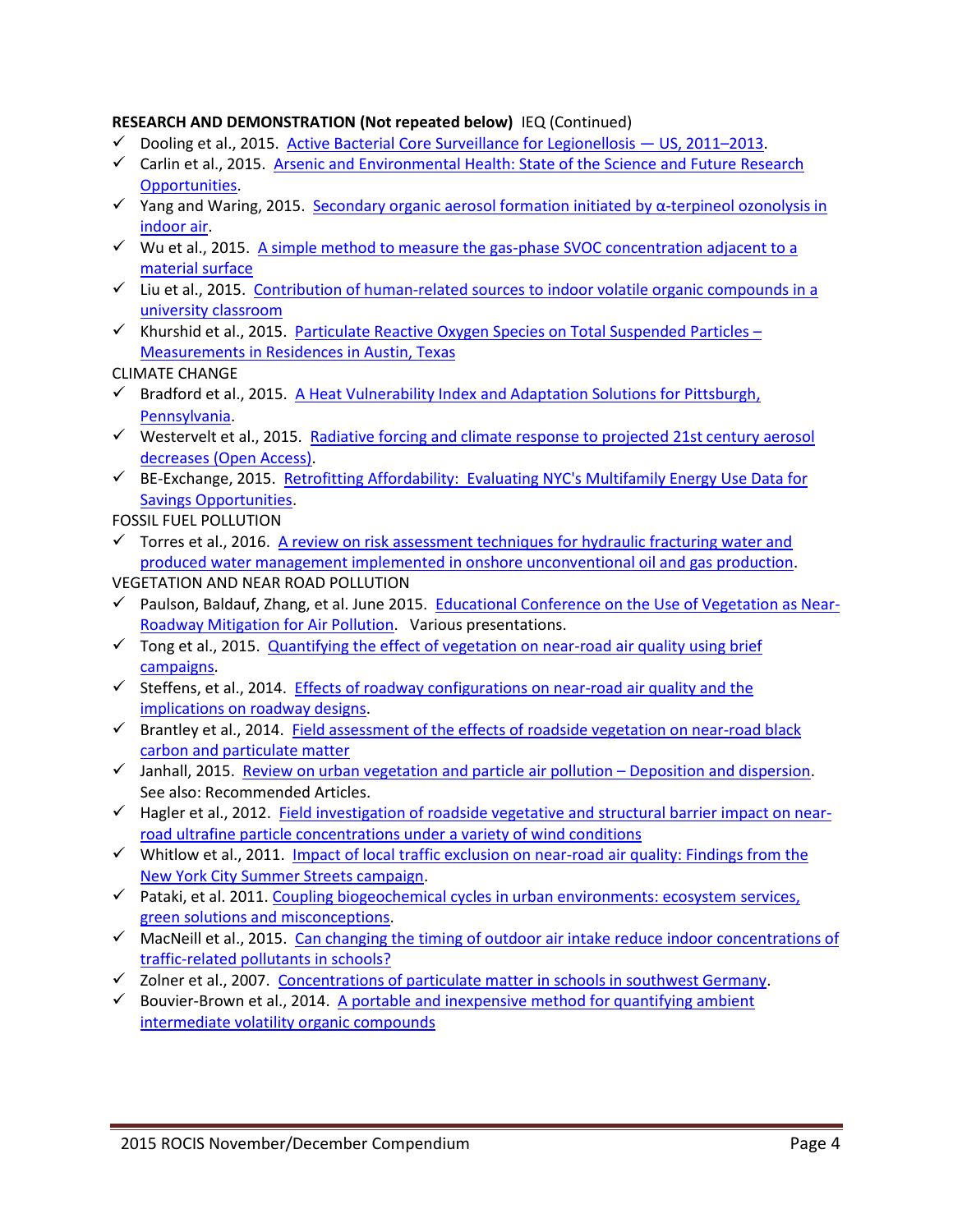## **ABSTRACTS FOR THE ABOVE ITEMS**

### **EVENTS – REGIONAL AUDIENCE**

**Dec. 10, 2015.** [Master Builders' Association 2015 Young Contractors Holiday Party.](http://greenbuildingalliance.cmail19.com/t/r-l-zutkhit-irltfiltt-tk/) Pittsburgh.

**Dec. 16, 2015.** [Behind the Meter: The Internet of Things.](https://www.go-gba.org/event/behind-the-meter-what-the-internet-of-things-means-for-your-building-2/) Pittsburgh. Learn about trends in the "Internet of Things", including controls of natural and mechanical ventilation and lighting, and what's happening right here in Pittsburgh.

**Dec. 10, 2016.** [Envisioning a Sustainable, Collaborative, and Inclusive Economy, with Jeremy Rifkin and](https://www.go-gba.org/event/inspire-speakers-series-and-p4-pittsburgh-present-jeremy-rifkin-and-bill-generett/)  [Bill Generett.](https://www.go-gba.org/event/inspire-speakers-series-and-p4-pittsburgh-present-jeremy-rifkin-and-bill-generett/) Inspire Speakers Series: Hear about an economic model built on connectedness, collaboration, innovation, and empathy, both globally and locally.

**Dec. 15, 2015.** [GBA Office LEED Platinum Tour.](https://www.go-gba.org/events/gba-office-tour-11/?utm_medium=email&utm_campaign=December+1+2015+newsletter&utm_content=December+1+2015+newsletter+CID_ab0bc2a0dd5a5c88cb64f323f21c92f6&utm_source=GBA%20Newsletter&utm_term=Learn%20more%20and%20register) Pittsburgh. Discover how a building tenant can achieve its sustainability goals by using LEED for commercial interiors, and how employee wellness and productivity can be improved.

**Jan. 7, 2016.** Envisioning [Biophilic Pittsburgh.](https://phipps.conservatory.org/green-innovation/in-the-community/biophilia-network) Phipps Conservatory, Pittsburgh.

**Ending Feb. 26.** ["In the Air: Visualizing What We Breathe,"](http://filmmakers.pfpca.org/exhibitions/air-visualizing-what-we-breathe) The exhibit at Pittsburgh Filmmakers in North Oakland attempts to raise our consciousness about the progress we have yet to make.

## **EVENTS – NATIONAL AUDIENCE**

**Dec. 3, 2015.** [Hydraulic Fracturing Research Advisory Panel.](http://yosemite.epa.gov/sab/sabproduct.nsf/a84bfee16cc358ad85256ccd006b0b4b/9ec89b6d7a63d7e385257ef10074acb6!OpenDocument&Date=2015-12-03) EPA Science Advisory Board. Public teleconference to continue discussion from Oct. 28-30 meeting on the EPA draft report on potential impacts on **drinking water resources**. [Public comments](http://www.gpo.gov/fdsys/pkg/FR-2015-11-10/pdf/2015-28663.pdf) are due Nov. 25 or later.

**Dec. 3, 2015.** [Resilience modeling webinar: Case studies in New York.](http://www.phius.org/alliance/news-events/national-events-calendar?url=http://passivehouseallianceus.camp7.org/widget/event-2091767) Survivability or resilience to utility outages is the one of the touted benefits of passive building design. The webinar will review the results of dynamic modeling in WUFI Plus to quantify the benefit for NYC homes and apartment s.

**Dec. 3, 2015** webinar. [MCAN Resources for Successful Asthma Interventions.](http://www.rampasthma.org/archives/13660) Learn about the effective MCAN implementation and evaluation tools, guidance documents and methodologies available on [AsthmaCommunityNetwork.org,](http://r20.rs6.net/tn.jsp?f=001_KTOdDMLM5pyjsuhGQvyDwBQt6eUVZIHT7vuGGar5GTfan6YWzKnjbX2AqzqPyYm0f6NdaAY6vUqmEfMP4u9XdKcCl1lfKlzmZYT_BHt6WMbLwuhfuv9UYlv3PvoOeTqr5TEFfAHI-uHOr0S3PVPcMGqoucBUfhQTX4LTaA8Twy8ntSsc5MSpbo5m82QrsKU&c=A77QW-blX2CnfpzAH1k-G33gxZnNElwAbIj4ihOeOvNFOX5AAC6jkg==&ch=tSaTSH_Jhbu6d9hPuUPH-hKTPPEdoAUz1GHAl5BDVzMTey2FxwUOIA==) a community-based website.

**Dec. 10, 2015** webinar. [Everything You Need to Know About Advanced Energy Policy in 2015.](http://greenbuildingalliance.cmail19.com/t/r-l-zutkhit-irltfiltt-tu/)

**Dec. 7-9, 2015.** Green and Healthy Housing Institute's Executive Leadership Institute. Baltimore, MD. A forum for interactive learning and discussion, highlighting national best practices and tools to advance healthy, safe and energy efficient housing. Invitation only. Contact GHHI at [ghhi@ghhi.org.](mailto:ghhi@ghhi.org)

**Dec. 16, 2015.** Abstracts due [NACHHO 2016 Annual Conference.](http://www.nacchoannual.org/) Creating a Culture of Health Equity.

**Jan. 5-7, 2016.** [10th Semiannual Air Quality Applied Science](http://acmg.seas.harvard.edu/aqast/meetings/2016_jan/program.html) Team Meeting (AQAST10). RTP, NC. Air quality management and science; US regional issues; climate change topics.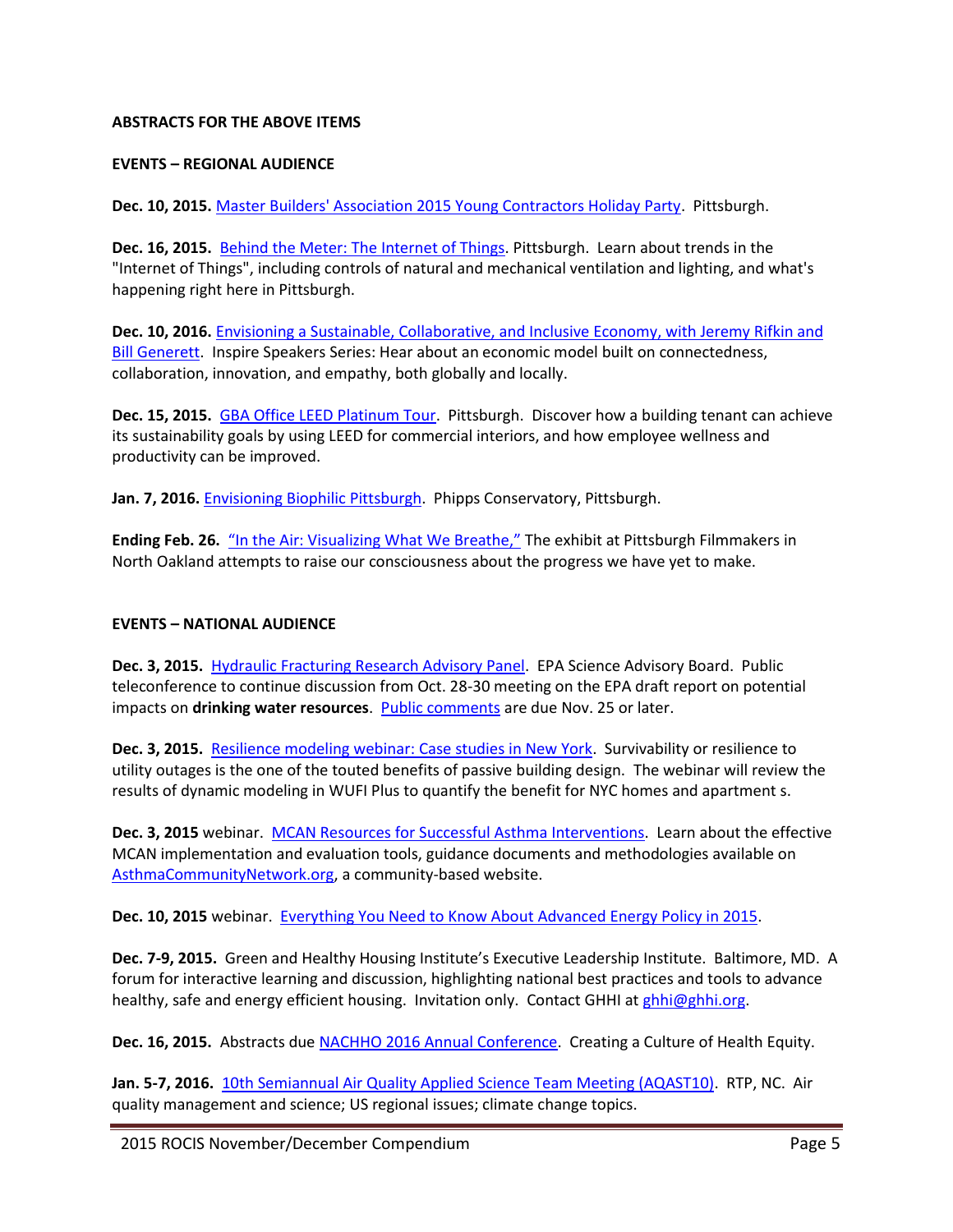### **EVENTS – NATIONAL AUDIENCE (Continued)**

**Jan. 14, 2016.** All Green Roofs Are Created Equal - [Or Are They? An interdisciplinary and data-driven](file:///C:/Users/lwigington/Documents/00_TPF_Outdoor%20Pollutants/2015%20Email%20Blasts/an.%2014,%202016,%20Toronto,%20Canada.%20Â All%20Green%20Roofs%20Are%20Created%20Equal%20-%20Or%20Are%20They)  [approach to assessing environmental performance.](file:///C:/Users/lwigington/Documents/00_TPF_Outdoor%20Pollutants/2015%20Email%20Blasts/an.%2014,%202016,%20Toronto,%20Canada.%20Â All%20Green%20Roofs%20Are%20Created%20Equal%20-%20Or%20Are%20They) Liat Margolis, U. of Toronto, Canada. Lecture and webcast.

**January and beyond, 2016.** [Collaborative for High Performance Schools \(CHPS\).](http://www.chps.net/dev/Drupal/calendar) Webinars on best practices for inspecting school facilities and operations.

**Feb. 18-19, 2016.** [Net Positive Energy + Water Conference.](http://living-future.us3.list-manage1.com/track/click?u=ae827ccb1dcf00c9de58fdb81&id=df912089ce&e=194d961907) San Diego, CA.

**Mar. 31-Apr 1, 2016.** [Green Schools Conference & Expo](file:///C:/Users/lwigington/Documents/00_TPF_Outdoor%20Pollutants/2015%20Email%20Blasts/Green%20Schools%20Conference%20&%20Expo%20Thursday,%20March%2031,%202016%20(All%20day)%20-%20Friday,%20April%201,%202016%20(All%20day)%20%20March%2031-April%201,%202016%20Pittsburgh,%20PA)**.** Pittsburgh, PA.

### **REGIONAL NEWS**

**[Clean Power Plan training and DEP listening session in Erie, PA.](http://pfclimate.blogspot.com/2015/11/spotlight-erie-pa-clean-power-plan.html)** Nov. 12, 2015**.** Free training was held for the public before a public meeting on the Plan. The Green Building Alliance testified on how the Plan can encourage high performance and healthy buildings, as well as real progress in reducing fossil fuel usage and promoting cleaner alternatives.

**[Erie Could Benefit from Energy Conservation.](http://www.goerie.com/erie-could-benefit-from-energy-conservation-guy-mcumber)** Nov. 14, 2015. At least \$200,000 per day could be saved by comprehensive strategy to improve energy efficient buildings in the county.

**[Met Coke Convention in Pittsburgh Addresses Health of the Industry](http://gasp-pgh.org/2015/11/13/met-coke-convention-in-pittsburgh-addresses-health-of-the-industry-but-what-about-the-health-of-the-community/)–But What About the Health of [the Community?](http://gasp-pgh.org/2015/11/13/met-coke-convention-in-pittsburgh-addresses-health-of-the-industry-but-what-about-the-health-of-the-community/)** Nov. 17, 2015. In late October, leaders in the coking industry gathered in Pittsburgh for a multi-day conference. Environmental groups showed up as well, reminding the industry of the harm their toxic emissions cause and petitioning them to use this gathering as an opportunity to share ways to reduce their pollution.

**[Pittsburgh's Smart Traffic Lights are Taking a Bite Out of Vehicle Pollution.](http://alleghenyfront.org/story/pittsburgh%E2%80%99s-smart-traffic-lights-are-taking-bite-out-vehicle-pollution)** Oct. 30, 2015. New-age traffic lights can assess, plan, and perform to improve traffic flow, increase efficiency, and reduce pollution. Successes so far include a 25% reduction in travel time, 40% less waiting time, and 21% less emissions

**[Battle growing in Franklin Co. over Mountain Valley Pipeline.](http://www.wdbj7.com/video/battle-growing-in-franklin-co-over-mountain-valley-pipeline/35949432)** Oct. 20, 2015. An anti-pipeline group continues to demand public records about the Mountain Valley Pipeline in Franklin County, VA. This after outrage over a nearly \$5,000 estimate for the request. The country adopted an environmental oversight plan.

**[Can Pennsylvania Officials Do More to Address Crude Oil Train Safety?](http://alleghenyfront.org/story/can-pennsylvania-officials-do-more-address-crude-oil-train-safety)** State senators have been exploring oil train safety issues, including legislative and funding actions taken by other states for inspection and emergency response. Nov. 22, 2015.

**[Duquesne Light and Pitt partner on micro-grid installation.](http://www.bizjournals.com/pittsburgh/news/2015/11/16/duquesne-light-pitt-partner-on-micro-grid.html?ana=e_du_pub&s=article_du&ed=2015-11-16&u=a06L9etr7RcK8rYcf94yvQ0d740eb4&t=1447705608)** Nov. 16, 2015. Duquesne Light Co. and the [University of Pittsburgh's](http://www.bizjournals.com/profiles/company/us/pa/pittsburgh/university_of_pittsburgh/3237169) Swanson School of Engineering will join forces to install a micro-grid system on the North Shore and to invest \$500K in sustainable power research and test potential new products and services at Pitt.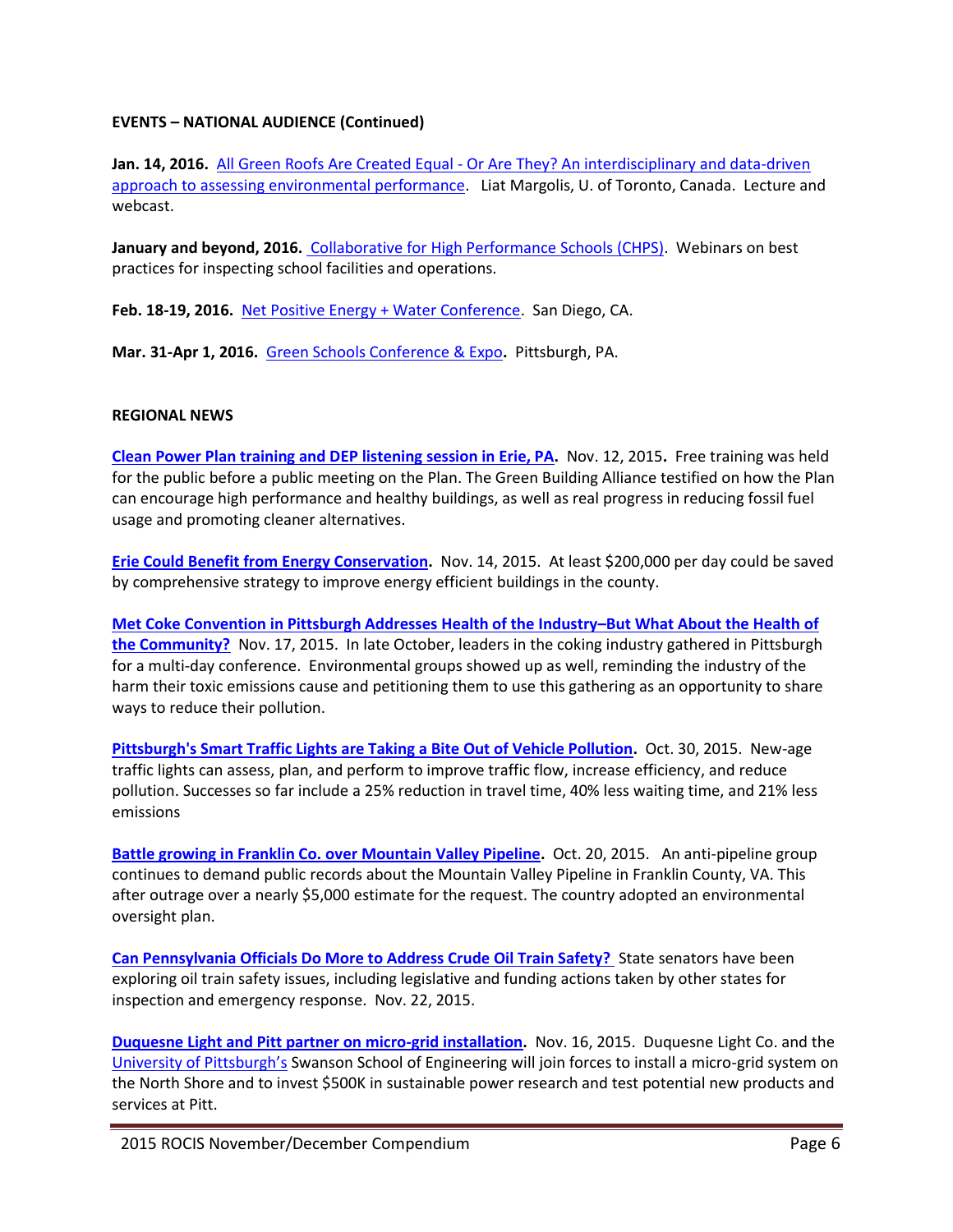### **REGIONAL NEWS** (Continued)

**[Why Chemical Transparency Matters.](https://www2.buildinggreen.com/article/why-chemical-transparency-matters)** Nov. 2015. Building Green presents a series of articles on series of shorter articles focusing on a Health Product Declarations for building materials, consumer products, etc. Examples from a furniture manufacturer and discussion of legal risks are included.

**[App Lets Users Monitor Region's Air Pollution on the Go.](http://www.nextpittsburgh.com/city-design/creators-of-the-specksensor-app-want-pittsburgh-to-breathe-easier/)** Nov. 10, 2015. A network of Speck Sensors developed by CMU enable smart phone users to check the Air Quality Index (AQI) nearest to them and to compare their town, city or neighborhood to others. As of 2014, there were about 20 such monitors in and around Pittsburgh.

**[Pittsburgh is hiring a Sustainable Business Program Manager.](http://sustainablepittsburgh.org/Pub/Job%20Description%20-%20Sustainable%20Business%20Program%20Manager%20-%20Sustainable%20Pittsburgh.pdf)** Nov. 6, 2015. The manager will advance programs and projects that are integrated with overall organizational strategies for sustainable businesses, in alignment with existing business sustainability programs.

**[Brooklyn oil spill fines to fund NYC school environmental conservation program.](file:///C:/Users/lwigington/Documents/00_TPF_Outdoor%20Pollutants/2015%20Email%20Blasts/Brooklyn%20oil%20spill%20fines%20to%20fund%20NYC%20school%20environmental%20conservation%20program)** Nov. 18, 2015. [Proposed projects](http://gcefund.org/wp-content/uploads/2015/11/015-Large-and-Legacy-Projects_Preferencing_Descriptions.FINAL_.pdf) include air quality monitoring & healthy green homes.

## **OTHER NEWS**

### GREEN BUILDINGS

**[Resilient Design Pilot Credits Added to LEED.](https://www2.buildinggreen.com/article/resilient-design-pilot-credits-added-leed)** Dec. 2015. Three new pilot credits encourage resilience in the new reality of climate change: Assessment and Planning for Resilience; Design for Enhanced Resilience; and Passive Survivability and Functionality During Emergencies. More information at [Resilient Design Institute.](http://www.resilientdesign.org/leed-pilot-credits-on-resilient-design-adopted/)

**[California Climate Action Scoping Plan Update.](http://www.arb.ca.gov/board/books/2015/111915/15-9-5pres.pdf)** Nov. 19, 2015. Green buildings and retrofit of existing buildings will be a key part of the new 2030 GHG reduction strategy. The plan will seek to [improve](http://www.arb.ca.gov/cc/scopingplan/meetings/10_1_15slides/2015slides.pdf)  [energy efficiency in buildings](http://www.arb.ca.gov/cc/scopingplan/meetings/10_1_15slides/2015slides.pdf) by addressing market demand, real estate valuation, and affordable financing. Existing buildings, green building rating systems, and incentives will be emphasized. Public workshops will be held through Spring 2016, when a draft update will be released for comment.

**[Buildings Day a first at UN Climate Talks.](http://www.gbpn.org/china/newsroom/event-buildings-day-be-held-cop21-paris)** Nov. 27, 2015. For the first time "Buildings Day" is to be held as part of the official program at this year's United Nations Climate Change Conference (COP 21) in Paris. It's a dedicated event to present how the building and construction sector, which are major contributors to global energy demand, is able to tackle climate change. A ne[w Global Alliance](http://newsroom.unfccc.int/lpaa/building/global-alliance-for-buildings-and-construction/) for the building sector was also announced. Case studies from the EU [DIRECTION project](http://www.direction-fp7.eu/) for demonstrating low energy new construction are provided and from [other projects](http://drustage.unep.org/climatechange/buildingsday/media-centre/case-studies) are available.

**Buil[ding Industry Has "Volkswagen" Moment Every Day](http://www.gbpn.org/our-blog/building-sector%E2%80%99s-continuous-%E2%80%98volkswagen%E2%80%99-moment).** Oct. 14, 2015. The building sector that is responsible for around 30% of global greenhouse gas emissions (almost twice as much as road transport) is not effectively regulating the energy performance and efficiency of buildings. If for example, full compliance were achieved in U.S. buildings it would save \$37 billion in life-time energy savings. Post COP21 we need to prioritize helping governments create the regulatory environments for buildings that are as effective as those for vehicles, as tough to cheat, and as disastrous to those who try.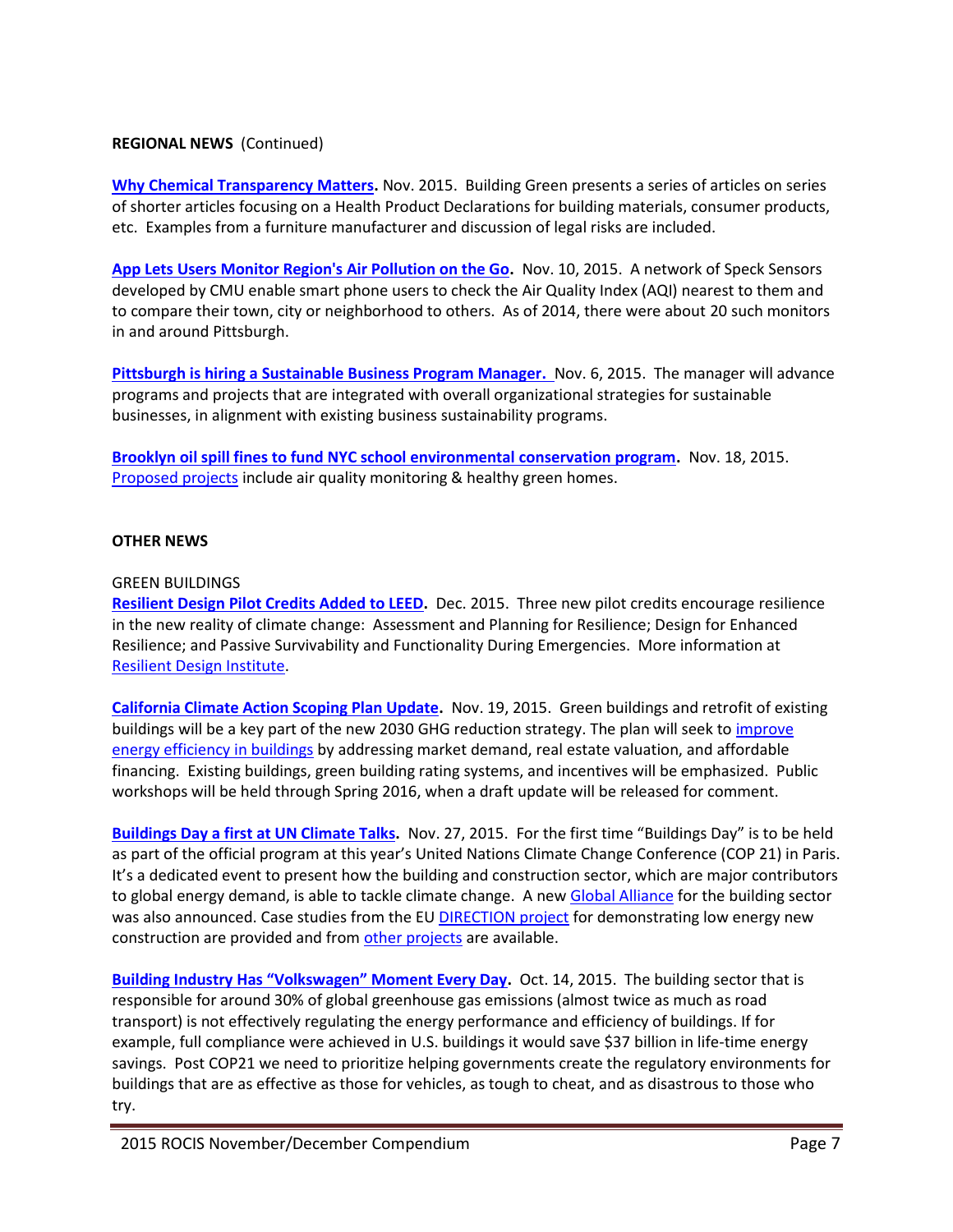### **OTHER NEWS** GREEN BUILDINGS (Continued)

**[Sustainability in buildings makes for a better investment.](http://m.propertyweek.com/in-depth/analysis-features/sustainability-in-buildings-makes-for-a-better-investment/5077368.article)** Oct. 23, 2015. A panel of UK's leading experts on sustainable buildings conclude that convincing the property industry to think differently about sustainability will lead to better long-term returns. The importance of working with tenants and actually achieving good building performance were mentioned as well.

**[Green office environments linked with higher cognitive function scores.](http://www.sciencedaily.com/releases/2015/10/151026171409.htm)** Oct. 26, 2015. People who work in well-ventilated offices with below-average levels of either indoor VOCs or  $CO<sub>2</sub>$  have significantly higher cognitive functioning scores -- in crucial areas such as responding to a crisis or developing strategy -- than those who work in offices with typical levels. In a double blind study, 24 adults were exposed in a test room.

**[Between Extremes: Health Effects of Heat and Cold.](http://ehp.niehs.nih.gov/123-A275/)** Nov. 2015. Complex relationships between temperature and health, and the effectiveness of building and community adaptation and human behavior in reducing temperature-related mortality, are discussed.

#### FOSSIL FUELS

**[Fossil fuels, climate, and why we won't just burn it all](http://hammerandhand.com/field-notes/fossil-fuels-climate-and-why-we-wont-just-burn-it-all/?mc_cid=d16ed2105d&mc_eid=ab9858fd20).** Oct. 21, 2015. We are experiencing a Black Swan event, where fossil fuel prices plummet and renewable energy booms. The new math has emerged that provides hope for meaningful climate action – and, incidentally, gives über-efficient buildings a starring role in climate solution-making by reducing and flattening the overall electricity demand.

**[Corporate and Financial World Reaches Tipping Point in Climate Action?](http://www.greenbiz.com/article/tipping-point-business-action-moves-past-climate-list)** Nov. 11, 2015. A new report indicates that 89 percent of major companies have activities that reduce GHG emissions, compared to less than 50 percent five years ago. Other reports show that clean energy investments have increased greatly, and fossil fuel divestment has continued.

**[Unions from 12 Countries Call for a Global Moratorium on Fracking.](http://unionsforenergydemocracy.org/unions-from-12-countries-call-for-a-global-moratorium-on-fracking/)** Nov. 11, 2015. Thirty trade union bodies representing tens of millions of workers have called for a "global moratorium on hydraulic fracturing (fracking) for shale gas, coal seam gas, and shale oil." The two Global Union Federations represent education and public service workers, and key unions in health care, energy and water utilities.

**[EPA Report on Fracking's Potential Groundwater Impacts is Found Lacking](http://cleanwateraction.org/publication/statement-us-epa-sab-panel-review-draft-potential-impacts-hydraulic-fracturing-oil-and-g).** Oct. 28, 2015. The Clean Water Action NGO recommended that the draft EPA report include additional research data and revise the misleading wording.

**[Fracking Gag Rules Threaten Public Health.](http://switchboard.nrdc.org/blogs/mrotkinellman/toxic_secrets_new_report_shows_3.html)** Oct. 14, 2015. The collaborative report, *[Politics in the Exam](http://www.nationalpartnership.org/research-library/repro/politics-in-the-exam-room-a-growing-threat.pdf)  [Room: A Growing Threat](http://www.nationalpartnership.org/research-library/repro/politics-in-the-exam-room-a-growing-threat.pdf)*, includes a chapter--"Toxic Exposures" — that looks at laws that protect corporate secrets at the expense of patients potentially exposed to the hazardous chemicals used.

**[Unions and community unite to halt plans to build coal export terminal in Oakland, California.](http://unionsforenergydemocracy.org/unprecedented-unions-and-community-unite-to-halt-plans-to-build-coal-export-terminal-in-oakland-california/)** Oct. 9, 2015. The Coal Free Oakland campaign to stop plans to build a coal export terminal in the Oakland Port resulted in a packed Oakland City Counci[l meeting o](http://www.eastbayexpress.com/SevenDays/archives/2015/09/21/live-oakland-city-council-hearing-on-coal)n September 21, and a vote requiring a public health impact study to guide the Council's action, up to and including a moratorium on coal.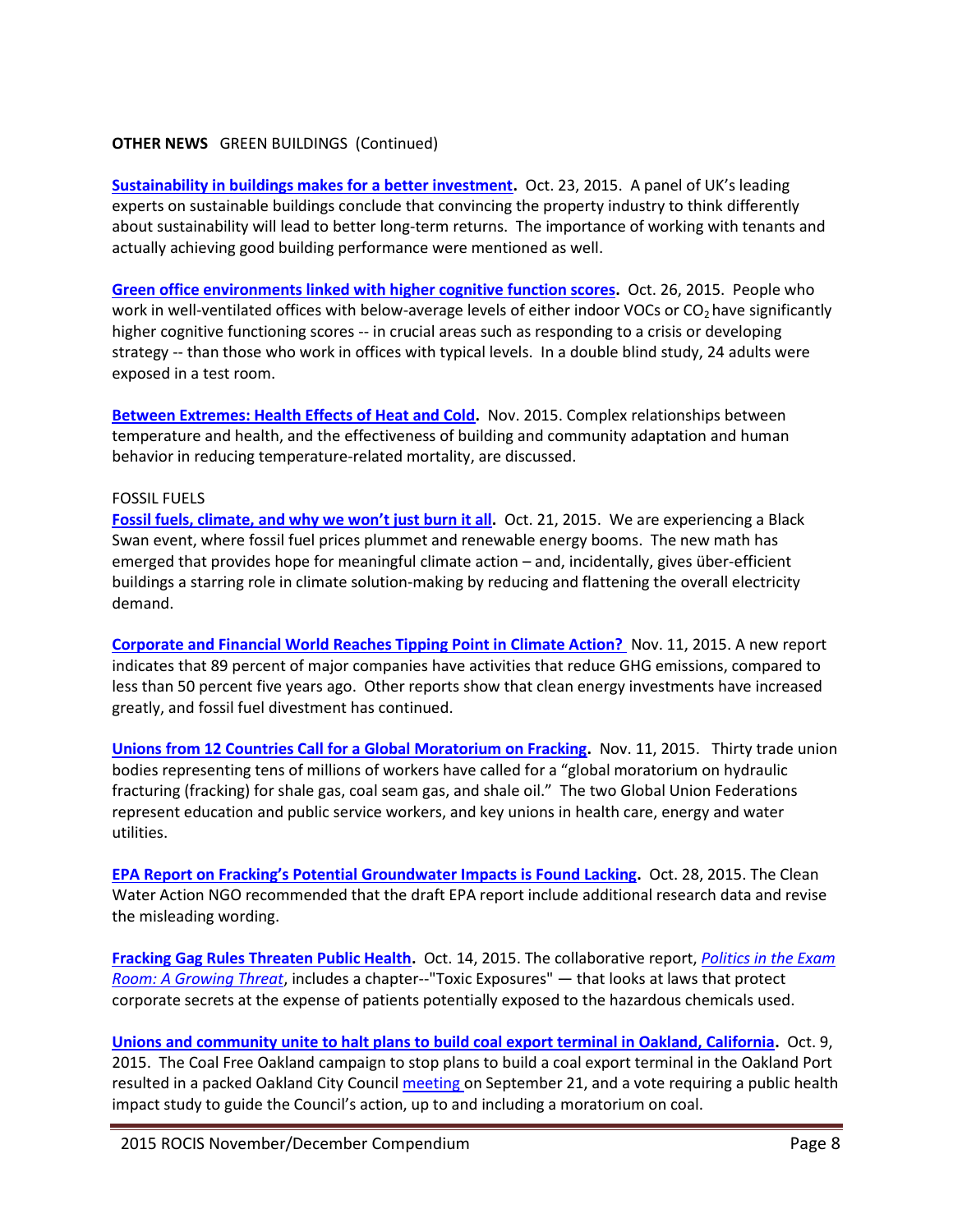## **OTHER NEWS** FOSSIL FUELS (Continued)

#### **[Enormous Northwest refineries would feed China exclusively.](http://www.eenews.net/stories/1060028071)** Nov. 17, 2015.

China is seeking to tap the flood of cheap natural gas coming from the interior of North America by converting it to methanol at three huge refineries in Washington and Oregon. The processing plants, collectively called Northwest Innovation Works, have received little attention despite their headsnapping impact.

**[Natural gas leak sickens San Fernando Valley residents, could take months to fix.](http://www.latimes.com/local/california/la-me-1121-gas-leak-20151121-story.html)** Nov. 20. 2015. A leaking gas well more than a mile from the nearest homes in the Los Angeles neighborhood of Porter Ranch has elicited hundreds of complaints from residents for weeks. The very large leak also raises concerns about the impact of the natural gas infrastructure on climate change. Southern California Gas Co. warns that it might need several months to plug the leak.

**[Duke symposium addresses toxicity of energy production.](http://www.niehs.nih.gov/news/newsletter/2015/12/spotlight-power/index.htm)** Dec. 2015. Speakers addressed toxicological issues caused by energy production and highlighted ways to reduce public health impacts. Public health implications of mountaintop coal mining, hydraulic fracturing, mercury emissions from power plants, and wastes from energy production were addressed

#### POLLUTION PREVENTION AND PUBLIC HEALTH

**[The Rise of the Non-Toxic Buyer: Six Case Studies on Safer Chemistry.](http://www.greenbiz.com/article/rise-non-toxic-buyer-6-case-studies-safer-chemistry)** Nov. 12, 2015. Environmentally preferable purchasing (EPP) programs are increasingly taking into account the issue of toxicity, nudging buyers toward the purchase of products with less toxic chemistries, e.g., products without chemical fire retardants. Supply chains are shifting towards safer, more sustainable products.

**[Learning Collaborative Grants for Urban Health Departments.](http://www.phi.org/news-events/838/phis-center-for-climate-change-and-health-announces-learning-collaborative-for-urban-health-departments?utm_source=PHI+Newsletter&utm_campaign=72b0c57b73-Nov_2015_external_newsletter&utm_medium=email&utm_term=0_14767b3be6-72b0c57b73-23389233)** Oct. 27, 2015. The Public Health Institute awarded 13 grants to urban local health departments to build capacity in urban local health departments to address climate change, health, and equity, using various approaches in collaboration with community partners. Philadelphia and Columbus are among the grantees.

**EPA's SmartWay Honor [Green Leaders in the Freight Industry.](http://yosemite.epa.gov/opa/admpress.nsf/bd4379a92ceceeac8525735900400c27/c67bb07fbf81d12785257edd00626381%21OpenDocument)** Oct. 13, 2015. The awards honor the top performing SmartWay partner companies that demonstrate how businesses can shrink their carbon footprints and contribute to healthier air all while saving on fuel costs as they move goods across America.

**[New National Plan to Prevent Lung Cancer Deaths Due to Radon Exposure.](http://yosemite.epa.gov/opa/admpress.nsf/bd4379a92ceceeac8525735900400c27/ed446d1cb1bed80685257ef90055f556%21OpenDocument)** Nov. 10. 2015. Strategies to reduce exposure to radon include requiring radon testing and reduction systems as a standard practice in housing finance and insurance programs, and institutionalizing radon risk reduction through building code requirements.

**[EPA Awards Environmental Education Grants in 24 States, Puerto Rico, D.C.](http://yosemite.epa.gov/opa/admpress.nsf/bd4379a92ceceeac8525735900400c27/814b99dbeee69f2085257ef90059624e%21OpenDocument)** Nov. 13, 2015. 35 grants were awarded to projects that included community-based, school-based, after-school and non-formal programs focusing on a range of environmental issues, from air quality to recycling, from stream monitoring to climate negotiations. A Pennsylvania group was one of the grantees.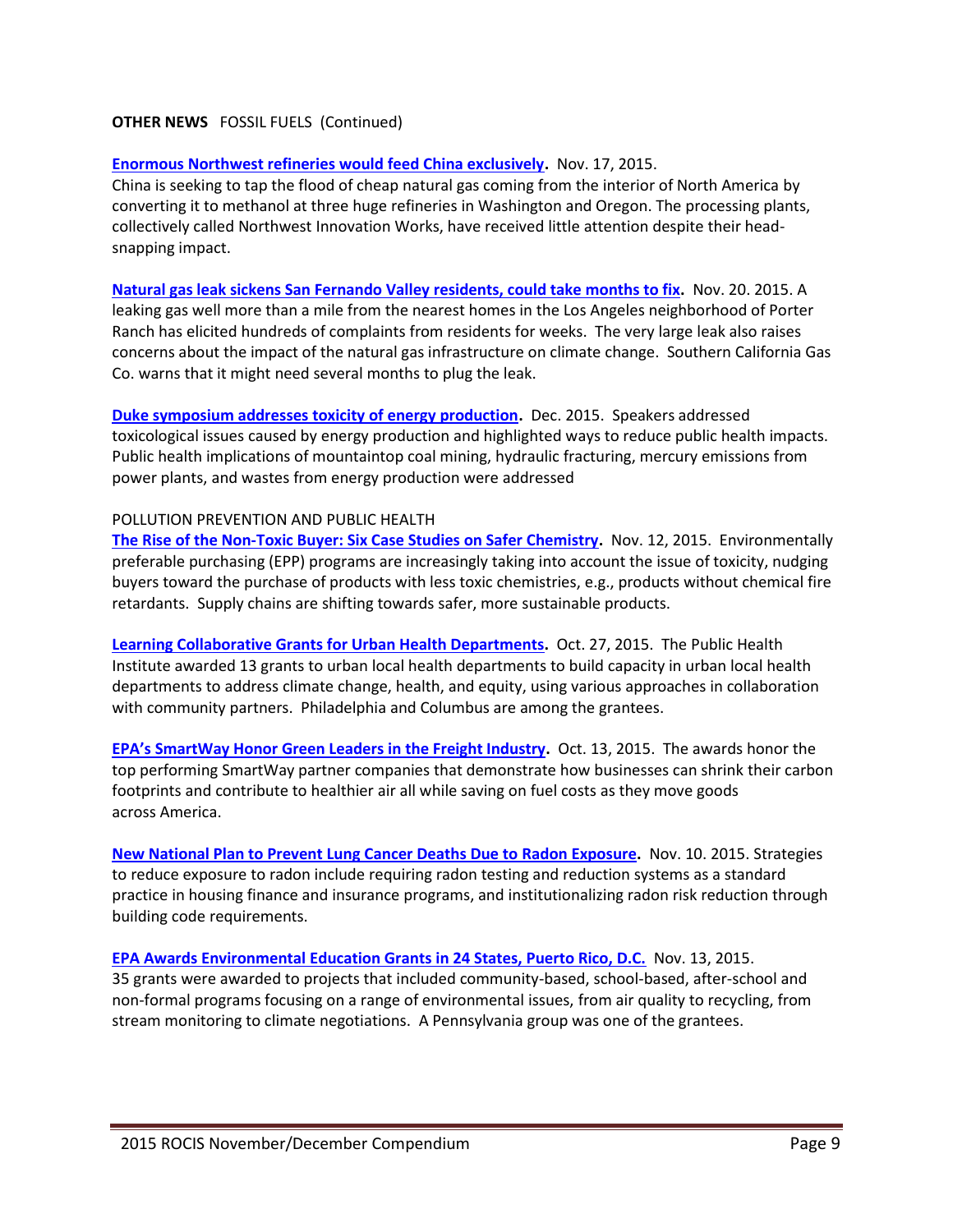## **OTHER NEWS** POLLUTION PREVENTION AND PUBLIC HEALTH (Continued)

**[HUD and Surgeon General Propose Smoking Ban in Public Housing.](https://www.washingtonpost.com/news/federal-eye/wp/2015/11/12/hud-proposes-smoking-ban-in-public-housing-citing-dangers-of-secondhand-smoke/)** Nov. 12, 2015. The proposed rule would require more than 3,100 public housing agencies to go smoke-free within several years. The agencies must design policies prohibiting lit tobacco products in all living units, indoor common areas, and administrative offices and in all outdoor areas near housing and administrative office buildings. Some public housing agencies have already adopted such policies, and som[e local ordinances](http://center4tobaccopolicy.org/tobacco-policy/smokefree-multi-unit-housing/) are moving that way. **Public comments are due Jan. 19, 2016**.

**[EPA and NIEHS highlight children's](http://www.niehs.nih.gov/news/newsletter/2015/12/spotlight-children/index.htm) environmental health programs.** Dec. 2015. NIEHS and EPA staff and center grantees discussed new research on topics ranging from obesity, reproductive health, and neurodevelopmental disorders, to air pollution, nutrition, stress, and poverty. Grantees also discussed how to make their research findings useful for the development of health policies. Agency staff also briefed Congress on the various programs for children's environmental health.

### **[Innovative research and collaboration at Superfund Annual Meeting.](http://www.niehs.nih.gov/news/newsletter/2015/12/spotlight-srp/index.htm)** Dec. 2015.

The NIEHS Superfund Research Program annual meeting brought together researchers, trainees, administrators, and partners to share findings and discuss research translation, community engagement, and training. Topics include improved technologies to measure and cleanup contaminants, citizen science, sustainable communities, big data management, and modeling.

#### **SENSORS**

**[EPA, Google and Aclima discuss partnership for planetary health.](http://aclima.io/blog/posts/aclima-google-and-the-epa-discuss-their-partnership-for-planetary-health/)** Nov. 18, 2015.

The joint effort will monitor and map air pollution, using sensors and web cloud data. Pilot studies in Denver and [California](http://aclima.io/blog/posts/explore-the-power-of-feedback-loops-with-aclimas-chief-creative-officer-reuben-herzl/) have mapped indoor, outdoor, and in-vehicle levels of pollution, noise, etc. Sensor drift was also corrected.

**[NIH awards ~\\$144 million for new tools and environmental exposure measures for child health and](http://www.nih.gov/news-events/news-releases/nih-awards-144-million-research-environmental-influences-child-health-development)  [development.](http://www.nih.gov/news-events/news-releases/nih-awards-144-million-research-environmental-influences-child-health-development)** Sept. 28, 2015. Researchers will be able to investigate more effectively environmental exposures from the womb through later years in a child's life. These projects will enhance the next phase of research on the effects of environmental exposures on child health and development. One of the three initiatives[, PRISM,](http://www.nibib.nih.gov/research-funding/prisms) incudes several projects to develop monitors for environmental pollutants, asthma triggers, and breath air in asthmatic children.

#### **RESOURCES**

IEQ

**[Best Practices for Reducing Near-Road Air Pollution Exposure at Schools.](http://epaschools-stage.icfwebservices.com/guidelinestools/best-practices.html)** EPA and STI, November 2015. Building design and operation and site-related strategies to reduce pollutant intrusion are summarized.

**[Asthma Environmental Intervention Guide for School-Based Health Centers.](http://scgcorp.us11.list-manage.com/track/click?u=3e74a2e826c353dfd8c723807&id=ffc4182ac7&e=4ff2f19cc5)** RAMP, Aug. 2015. This guide supports centers in leading or supporting evidence-based strategies and promising practices to reduce exposure to environmental asthma triggers.

**Don't Mess with Mercury — [A mercury spill prevention initiative for schools.](http://www.atsdr.cdc.gov/dontmesswithmercury/index.html)** ATDSR, 2015. Clean-up how-to, games, interactive lesson plans, resources.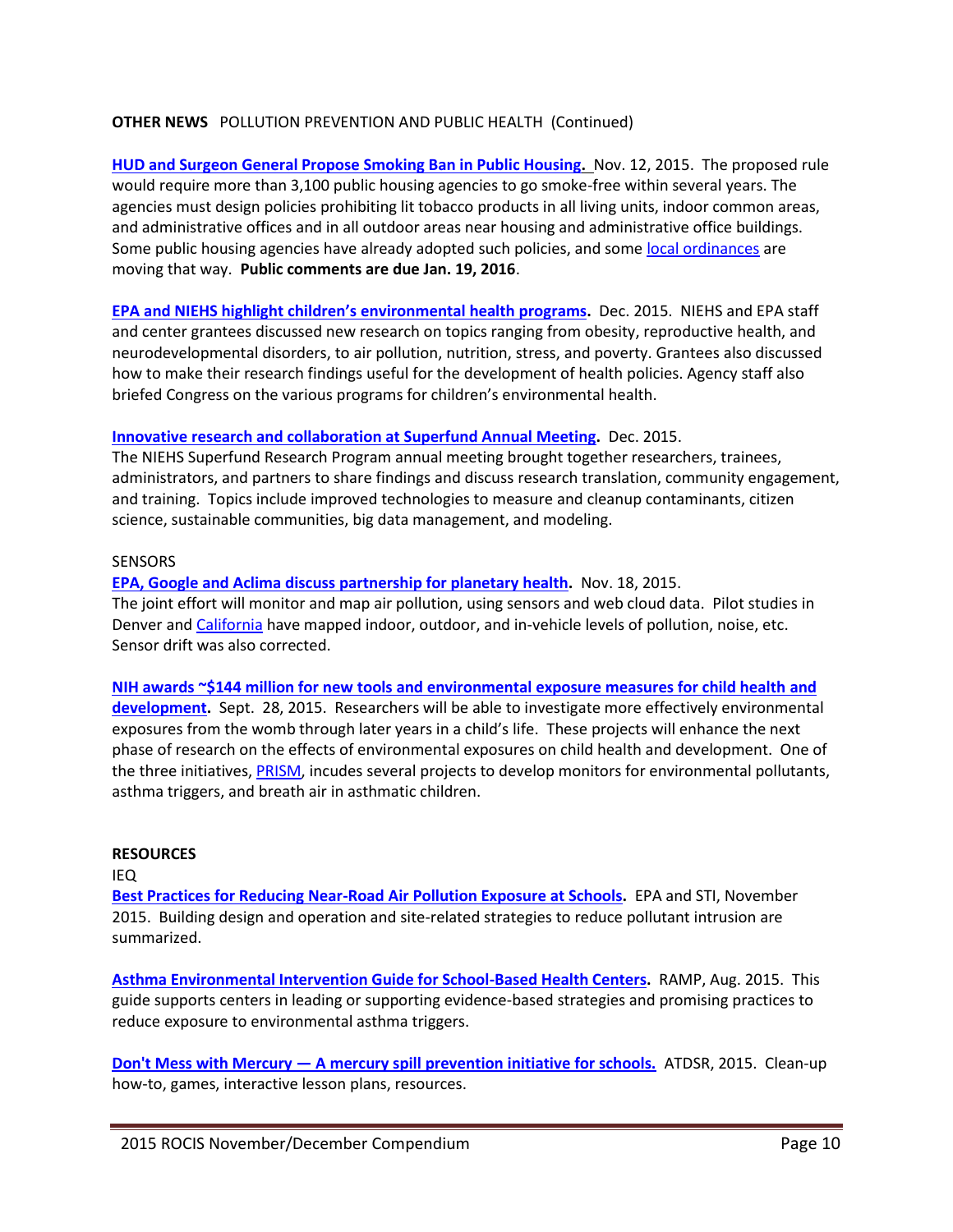### **RESOURCES** IEQ (Continued)

**[Drinking Water at Schools and Child Care Facilities.](http://www2.epa.gov/dwreginfo/drinking-water-schools-and-child-care-facilities)** EPA, 2015. Testing guidance for lead in drinking water, and information on sources, laws, and regulations

**[Summit on Safe Drinking Water From Wells.](http://www.niehs.nih.gov/news/newsletter/2015/12/spotlight-water/index.htm)** NIEHS, Dec. 2015. Private wells are common in some states and can contain various contaminants, but federal law does not regulate them. Scientists, community members, and public health professionals, with representatives from industry, local health departments, and local, state, and federal agencies all met to develop recommendations for improving access to safe drinking water from private wells.

**[Integrated Pest Management Training.](http://www.stoppests.org/about-us/participating-housing-providers/)** Stop Pests in Housing Program has worked with more than 30 housing authorities (HAs) nationwide. Participating rental housing providers work with a Stop Pests Consultant to go throug[h the steps it takes to implement IPM.](http://www.stoppests.org/stoppests/assets/File/StopPests%20Process.pdf) Qualifying sites have the opportunity to host a free, on-site IPM in Multifamily Housing Training. [Previous presentations](http://www.stoppests.org/about-us/conference-presentations/) are posted online. [Webinars and discussions](http://stoppests.typepad.com/) are also posted.

#### COMMUNITY DEVELOPMENT AND URBAN PLANNING

**[Making the Case for Linking Health and Community Development to Build Stronger, Healthier](file:///C:/Users/lwigington/Documents/00_TPF_Outdoor%20Pollutants/2015%20Email%20Blasts/Making%20the%20Case%20summarizes%20recent%20research%20and%20policy,%20provides%20an%20array%20of%20promising%20current%20and%20recent%20examples%20of%20collaborative%20initiatives,%20and%20explores%20barriers%20to%20such%20efforts%20as%20well%20as%20lessons%20learned%20about%20how%20to%20overcome%20them.)  [Communities.](file:///C:/Users/lwigington/Documents/00_TPF_Outdoor%20Pollutants/2015%20Email%20Blasts/Making%20the%20Case%20summarizes%20recent%20research%20and%20policy,%20provides%20an%20array%20of%20promising%20current%20and%20recent%20examples%20of%20collaborative%20initiatives,%20and%20explores%20barriers%20to%20such%20efforts%20as%20well%20as%20lessons%20learned%20about%20how%20to%20overcome%20them.)** Nov. 23, 2015. The report summarizes recent research and policy, provides an array of promising current and recent examples of collaborative initiatives, and explores barriers to such efforts as well as lessons learned about how to overcome them. Examples of healthy housing, home asthma interventions, and other preventive measure are included from Pennsylvania, Boston, Minneapolis, etc. See also: webinar o[n Healthy Places.](http://www.buildhealthyplaces.org/for-these-doctors-health-is-more-than-just-providing-medical-care/)

**Two Degrees — [The Built Environment and Our Changing Climate A Practitioner's Perspective on the](http://eetd.lbl.gov/video/60117/eta-distinguished-lecture-two-degrees-)  [Research Agenda.](http://eetd.lbl.gov/video/60117/eta-distinguished-lecture-two-degrees-)** Cole Roberts, LBNL Distinguished Lecture video, July 2015. A clear framework for research spanning communities, policy makers, planners, designers, developers, builders and operator is discussed. The importance of human connections, behavior, and synergies is stressed. Zero and positive carbon **communities**, resilient design, and future climate projections are addressed. The [book](http://www.amazon.com/Two-Degrees-Environment-Changing-Climate/dp/0415693004) is available online.

**[Sustainable Housing Research in Canada 2015.](http://www1.webcastcanada.ca/nhrc-cnrl/agenda-eng.pdf)** Three presentations on zero energy and passive housing (multi- and single-family) demonstration projects were made in the November 24 session (all [presentations](http://nhrc-cnrl.ca/meeting/current/sustainable-wg) will be posted soon). Dew point in exterior walls was modeled and measured in one project to avoid condensation problems in buildings with low air leakage and high insulation levels. Healthy, affordable community design was featured in several projects using integrated systems design (see next item below).

**[Community Inspired Housing in Canada.](http://www.loeuf.com/wp-content/uploads/2014/09/CommunityHousingCanada-lowres.pdf)** Pearl and Wentz, 2015. The authors share insights into the complexities of new green technologies, subsidy programs, nonprofit utility co-ops, working with co-ops and government agencies, managing the challenges of building affordable green social housing, "future proofing," provoking change in legislation and in the construction industry, and breaking away from standard procedures. Clients, builders, and residents were involved and educated from the beginning to create and maintain durable housing of high environmental and social quality. An overview is provided in the 2015 lecture[, Moving Toward Passivhaus,](https://www.youtube.com/watch?v=UH0xL_GKms4) and in the [summary.](https://www.canadianarchitect.com/architecture/daniel-pearl-moving-towards-passivhaus/1003427932/)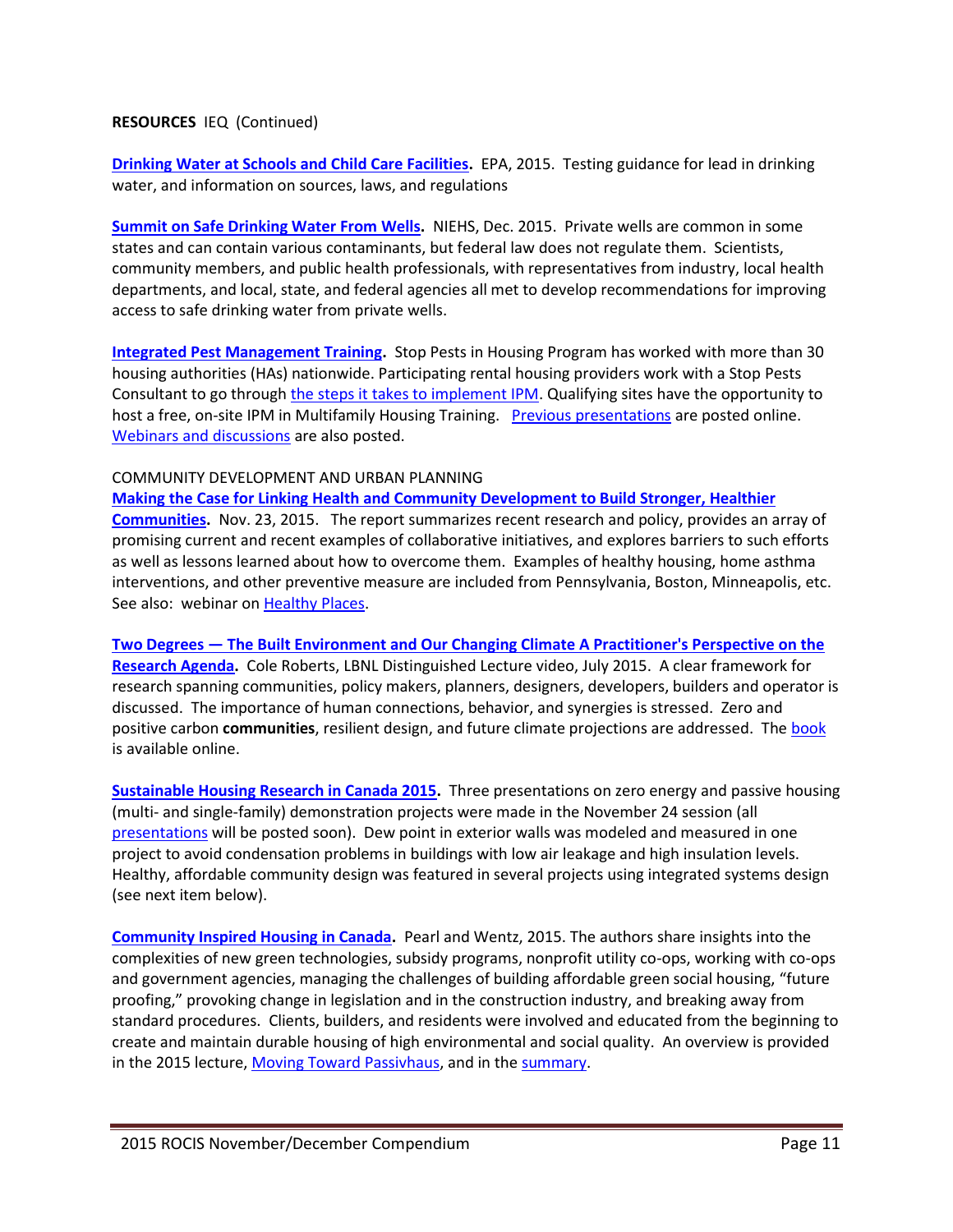## **RESOURCES** COMMUNITY DEVELOPMENT AND URBAN PLANNING (Continued)

**[Multifamily Retrofit Demonstration and Marketing.](http://www.beem-up.eu/index.php)** The BEEM-UP Project (Building Energy Efficiency for Massive market Uptake) is a public private partnership in the EU that aims to demonstrate the economic, social and technical feasibility of retrofitting initiatives for drastically reducing the energy demand in existing residential buildings. It will also lay the ground for massive market uptake of such initiatives. [Preliminary estimates](http://www.beem-up.eu/documents/BEEMUPPosterSB13%20Graz_v1_2.pdf) in three multinational case studies indicate energy savings of 78-87%.

**[Metrics for Healthy Communities.](http://metricsforhealthycommunities.org/)** This site can help you develop and evaluate community health improvement initiatives, especially cross-sector initiatives. The two Housing modules address indoor asthma triggers, but outdoor pollution is not addressed.

**[Health Equity and Social Justice.](http://naccho.org/topics/justice/)** National Assoc. of County and City Health Officers. Roots of Inequity, an online course featuring cases such as environmental pollution in Manhattan, plus networks, a toolkit, and publications.

### AIR QUALITY AND HEALTH MONITORING

**[Health Diary Guidelines,](http://www.environmentalhealthproject.org/health/health-diary/) [Medical Tool Kit,](http://www.environmentalhealthproject.org/resources/medical-resources/)** and **[Fact Sheets](http://www.environmentalhealthproject.org/resources/handouts-and-factsheets/)** on pollutant exposures and health risks from shale gas. Southwest Pennsylvania Environmental Health Project (EHP).

**[Protocol for Speck Air Monitoring.](http://www.environmentalhealthproject.org/wp-content/uploads/2015/06/Protocol-for-Speck-monitoring.pdf)** EHP has developed protocols for monitoring the air quality (indoor and outdoor) of residents' homes, in an effort to answer the question of public health effects brought on by poor air quality around shale gas activities. EHP is specifically concerned about the direct toxicity of fine particulate matter (PM<sub>2.5</sub>) and potential synergistic actions resulting from the simultaneous transport of other emitted toxic chemicals.

#### **[Protocol for Comparing PM2.5 monitoring results](http://www.environmentalhealthproject.org/wp-content/uploads/2015/07/AQI-protocol-doc.7.24.2015.pdf) to the USEPA Air Quality Index**

When EHP helps residents monitor the air quality, particle monitors are placed both inside and outside residences. Each monitor records minute-by-minute levels of PM2.5 in ug/m<sup>3</sup>. Hourly averages are calculated for analysis of human health impacts and comparisons to the EPA Air Quality Index for the same location.

**[Citizen Science 2015.](https://citizenscienceassociation.files.wordpress.com/2015/02/program-cs2015-day12-8feb15.pdf)** Abstracts and contacts on various projects. See p. 9 on re: air pollutant monitoring, and p. 14 re: personal exposure monitoring.

### **FUNDING OPPORTUNITIES**

**[California Energy Commission: Environmental and Public Health Impacts of Climate Change.](http://www.energy.ca.gov/contracts/GFO-15-309/)** Grants up to \$1.5 M for major projects and \$200K for small projects to address IAQ, adaptation and resilience, public health roadmap, etc. Due Dec. 18, 2015.

**[Northeast Integrated Pest Management \(IPM\) Center](http://www.northeastipm.org/grant-programs/ipm-center-grants/ipm-partnership-grants/)** RFA to address or identify regiona[l IPM](http://www.northeastipm.org/grant-programs/stakeholder-priorities/)  [stakeholder priorities,](http://www.northeastipm.org/grant-programs/stakeholder-priorities/) and benefit the region at large. Due Jan. 1, 2016.

**[NIH: Personalized Strategies to Manage Symptoms of Chronic Illness.](http://click.icptrack.com/icp/relay.php?r=51461836&msgid=629353&act=YX97&c=575009&destination=http%3A%2F%2Fwww.rampasthma.org%2Farchives%2F13624)** Due Jan 16, 2016